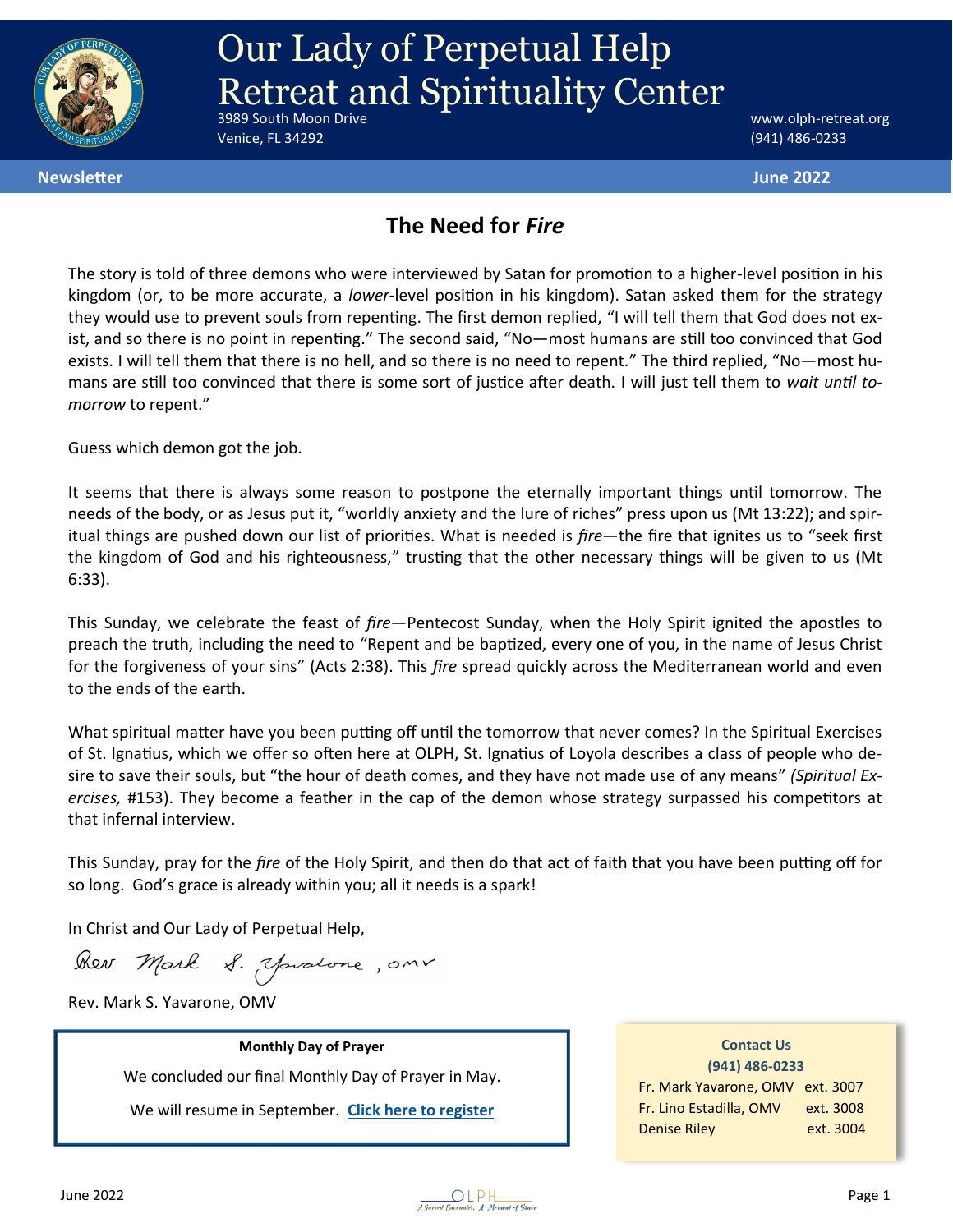#### **Building Updates**

#### *Villa Refresh*

We continue to apply proceeds from the Butterfly Ball to their intended use of villa refresh and refurbishment. Our dynamite volunteers, John Meyer and Michael Day, assisted by OLPH's Chuck, Ramiro, and Brian have now completed the refresh in Villa I and II! Villa II was completed in May with new flooring and baseboards, new paint, updated window blinds, and new ceiling fans. We also have replaced the outdoor chairs on the front porch of Villa III with four new wicker chairs. Our plan is to complete the refresh of Villa III during the Summer. If you are interested in helping the team with Villa III, please send an email to Denise Riley at riley@olph-retreat.org.



*Entrance to villa I*

*Roof Replacement*

Just after Easter, the Diocese commenced an infrastructure project to replace the roof on several of our buildings. The tear down of the Chapel's roof occurred in April. In May, removal of the existing roofs on the *Maxine and Ray Schirmer Dining and Office* building and *Anne Mayer Conference Center* began. Rotted wood has been replaced and new underlayment has been installed. We are now awaiting the metal tile installation. After these building are completed, work will begin to replace the villa roofs.

#### **New Statue Greets Visitors and Guests**



A generous donor has provided financial support to OLPH, in addition to funds for a new statue, St. Michael the Archangel. The statue greets guests as they pass our front gates and come to the fork in the road. It is approximately 3 feet tall and stands upon a newly installed pillar, that will be painted white once the cement has fully cured. The statue is framed with new shrubs as a backdrop and flowers in the forefront.

St. Michael the Archangel, whose name means "one who is like God," has a special role to protect the Church and Christians against assaults from Satin. In 1884, Pope Leo XIII wrote the Prayer to Saint Michael. He was inspired by a vision he had when he fell unconscious after celebrating Mass one day. In that vision, evil spirits engaged in a fierce attack against the Lord's church. It is reported that when he woke up from his unconscious

state, the Pope said, "What a horrible picture I was permitted to see!" He felt that it was important to compose a prayer to Saint Michael calling for protection.

#### *Prayer to St. Michael the Archangel*

*Saint Michael the Archangel, defend us in battle. Be our protection against the wickedness and snares of the devil. May God rebuke him we humbly pray; and do Thou, O Prince of the Heavenly Host, by the Power of God, cast into hell Satan and all the evil spirits, who prowl through the world seeking the ruin of souls. Amen.*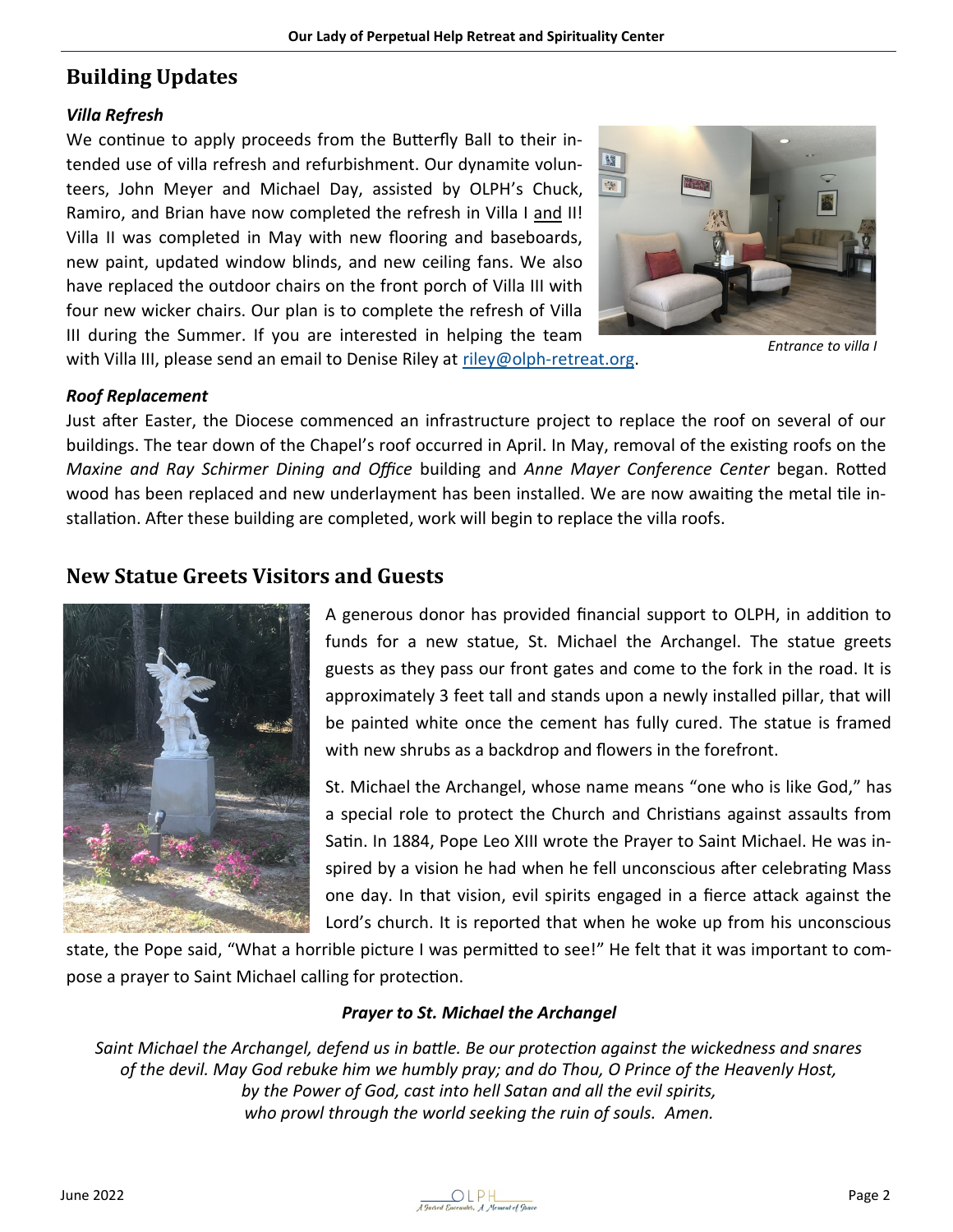### **Our Lady of Perpetual Help Feast Day is June 27th**

The feast day of Our Lady (Mother) of Perpetual Help is celebrated on June 27th, and so on June 18th we commence our daily novena. A novena is a traditional Catholic prayer that continues for nine days and is intended to ask for a particular favor or blessing—or to give thanks for blessings received.

Let us reflect on the icon of Our Lady of Perpetual Help. As you contemplate the icon, its beauty and meaning will unfold before you.

- Mary's eyes, filled with compassion and love, are directed toward us.
- Our Lady is clothed in the colors of virgins (red) and of mothers (blue). These are also royal colors.
- Jesus, depicted as a young boy, wears the colors of a king.
- The star on Mary's veil reminds us that she is the dawn announcing the coming of Christ.
- Our Lady's left hand holds her Son securely while her right hand directs our gaze to Him.
- The Christ Child grasps His mother's hand as though He is frightened by what He sees.
- In His hurry to reach His mother, Jesus has almost lost one of His sandals.
- On Our Lady's left and right we see the reasons for Jesus' fear. On the right is the Archangel Gabriel, holding a cross and four nails. On the left is the Archangel Michael, holding a lance, a pole with a sponge, and a vessel of vinegar. This vision of the instruments of the crucifixion has driven the Child to His mother's protective embrace.
- Mary's gaze is fixed on us, her children on earth. She is our source of constant comfort and hope.

Fr. Mark Yavarone, OMV, will be celebrating Mass at St. Joseph Chapel on **June 27th at 11:15 am** in honor of Our Lady of Perpetual Help's Feast Day. In preparation, *[click here](https://olph-retreat.org/novenatoolph)* to view the prayer for each day of the novena, commencing June 18th.

## **Happy Birthday Volunteers!**

Happy Birthday to Joan Gillis, Anne Morris, Marie Kilkenny, Marlene Moss, Geraldine Pate, Anita Piacenta, Nicholas Wood and all volunteers celebrating a birthday in June!



## **Ways to Give:** *Legacy Gifts*

One of the ways you can support OLPH for years to come is through a gift in your estate plan. As you plan for the future of your estate, please consider including OLPH. By designating OLPH as a recipient, you will make a lasting gift that will continue our mission for generations. If you prefer that your gift is applied to a specific area, such as our endowment fund or a capital improvement, and would like to speak to us about our needs, please contact Fr. Mark Yavarone, OMV at (941) 486-0233 ext. 3007. As a non-profit organization, your charitable bequest to OLPH can reduce, or even eliminate, the amount of estate or inheritance tax your beneficiaries may owe.